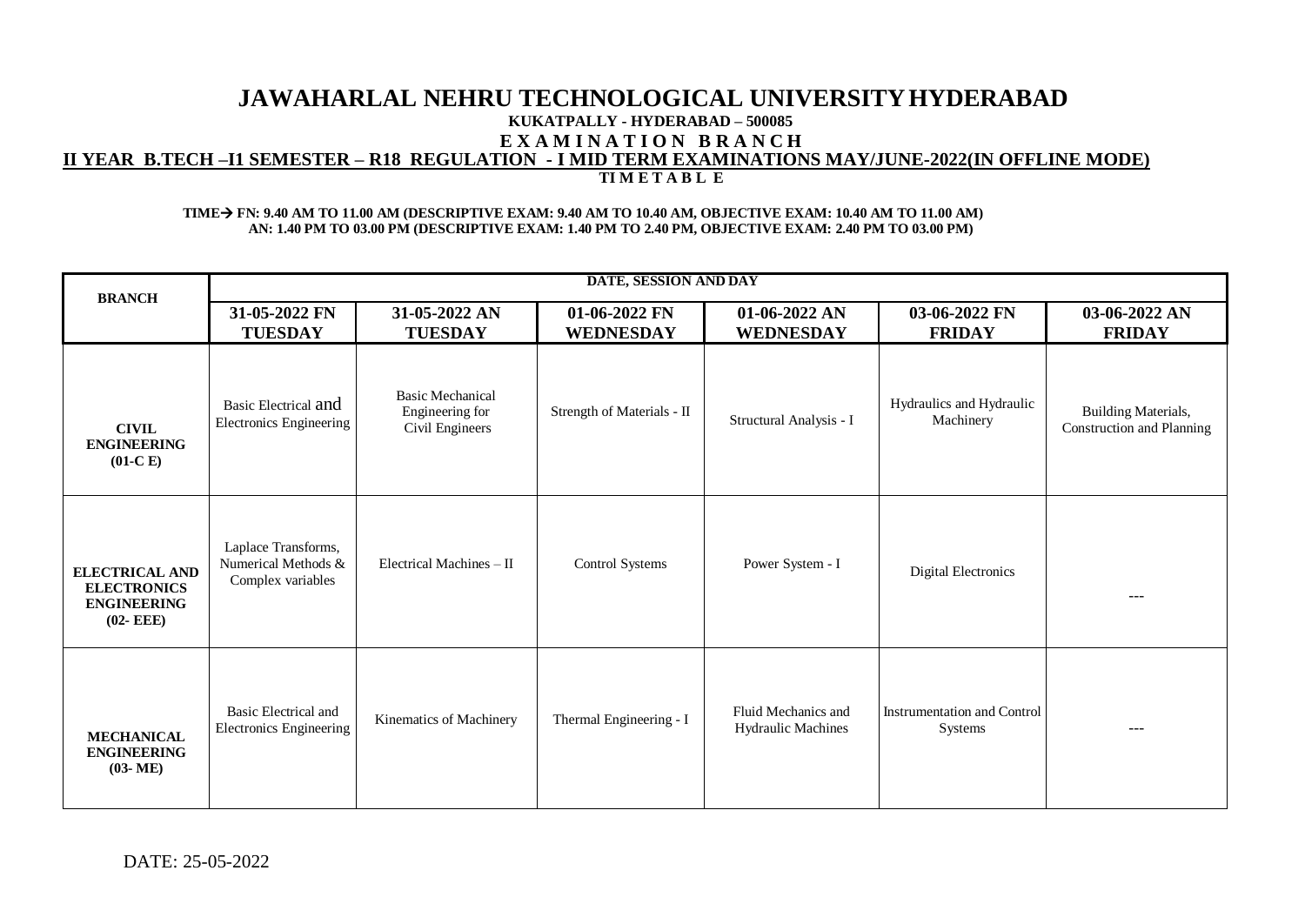## **JAWAHARLAL NEHRU TECHNOLOGICAL UNIVERSITYHYDERABAD KUKATPALLY - HYDERABAD – 500085 E X A M I N A T I O N B R A N C H II YEAR B.TECH –I1 SEMESTER – R18 REGULATION - I MID TERM EXAMINATIONS MAY/JUNE-2022(IN OFFLINE MODE) TI M E T A B L E**

#### **TIMEFN: 9.40 AM TO 11.00 AM (DESCRIPTIVE EXAM: 9.40 AM TO 10.40 AM, OBJECTIVE EXAM: 10.40 AM TO 11.00 AM) AN: 1.40 PM TO 03.00 PM (DESCRIPTIVE EXAM: 1.40 PM TO 2.40 PM, OBJECTIVE EXAM: 2.40 PM TO 03.00 PM)**

| <b>BRANCH</b>                                                                          | 31-05-2022 FN<br><b>TUESDAY</b>                                 | 31-05-2022 AN<br><b>TUESDAY</b>                   | 01-06-2022 FN<br>WEDNESDAY           | $01-06-2022$ AN<br><b>WEDNESDAY</b>   | 03-06-2022 FN<br><b>FRIDAY</b>        | 03-06-2022 AN<br><b>FRIDAY</b> |
|----------------------------------------------------------------------------------------|-----------------------------------------------------------------|---------------------------------------------------|--------------------------------------|---------------------------------------|---------------------------------------|--------------------------------|
| <b>ELECTRONICS</b><br>&<br><b>COMMUNICATIONS</b><br><b>ENGINEERING</b><br>$(04 - ECE)$ | Laplace Transforms,<br>Numerical Methods &<br>Complex Variables | Electromagnetic<br>Fields and Waves               | Analog and Digital<br>Communications | Linear IC Applications                | Electronic Circuit<br>Analysis        |                                |
| <b>COMPUTER</b><br><b>SCIENCE</b><br>&<br><b>ENGINEERING</b><br>$(05-CSE)$             | Discrete Mathematics                                            | Business Economics &<br><b>Financial Analysis</b> | <b>Operating Systems</b>             | Database Management<br><b>Systems</b> | Java Programming                      |                                |
| <b>ELECTRONICS AND</b><br><b>INSTRUMSNTTATIO</b><br><b>N ENGINEERING</b><br>$(10-EIE)$ | Laplace Transforms,<br>Numerical<br>Methods & Complex Variables | Industrial Instrumentation                        | Digital System Design                | Linear IC Applications                | <b>Electronic Circuit</b><br>Analysis |                                |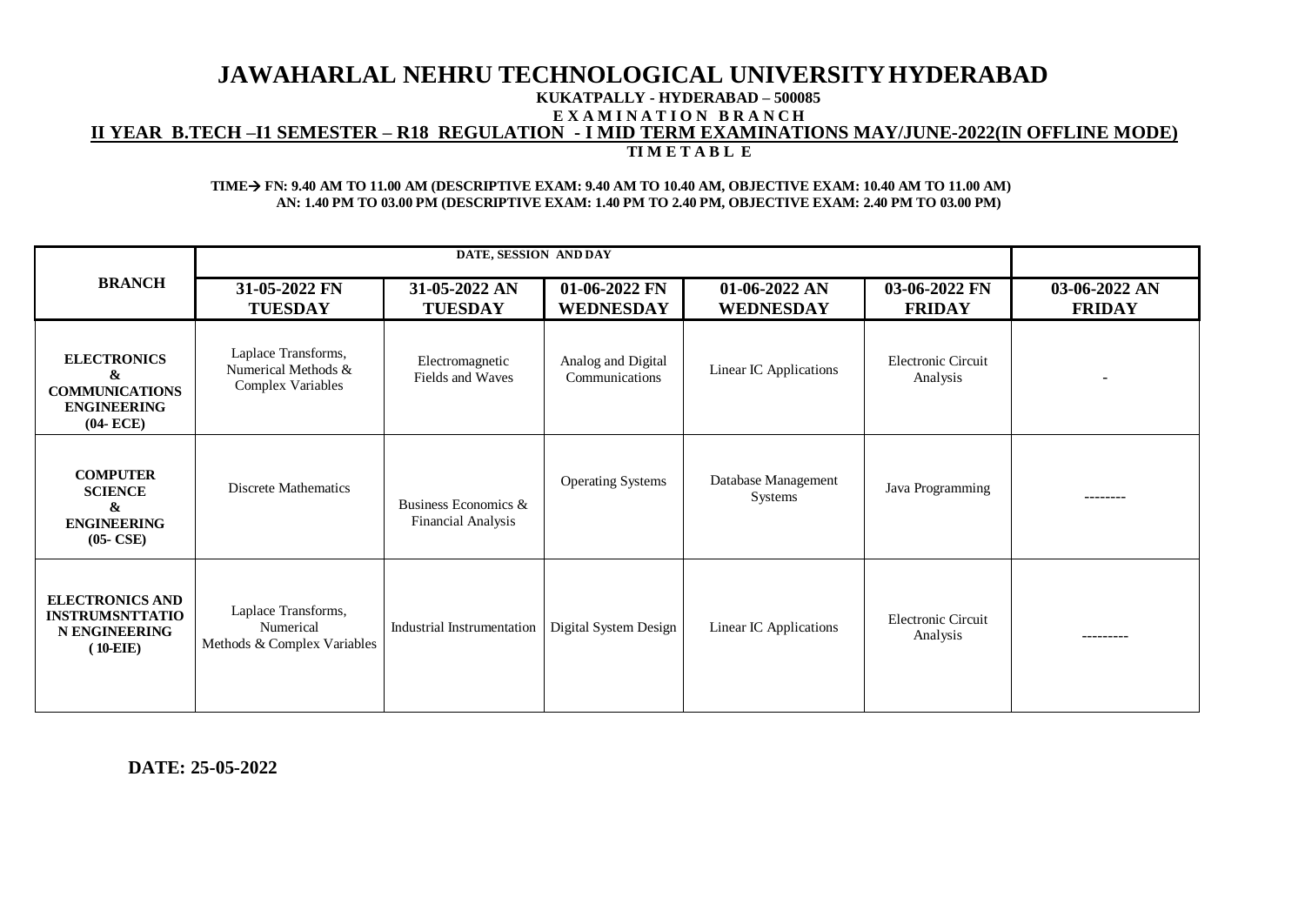# **JAWAHARLAL NEHRU TECHNOLOGICAL UNIVERSITYHYDERABAD**

**KUKATPALLY - HYDERABAD – 500085** 

**E X A M I N A T I O N B R A N C H**

**II YEAR B.TECH –I1 SEMESTER – R18 REGULATION - I MID TERM EXAMINATIONS MAY/JUNE-2022(IN OFFLINE MODE)**

# **TI M E T A B L E**

### **TIMEFN: 9.40 AM TO 11.00 AM (DESCRIPTIVE EXAM: 9.40 AM TO 10.40 AM, OBJECTIVE EXAM: 10.40 AM TO 11.00 AM) AN: 1.40 PM TO 03.00 PM (DESCRIPTIVE EXAM: 1.40 PM TO 2.40 PM, OBJECTIVE EXAM: 2.40 PM TO 03.00 PM)**

|                                                                                   | DATE,                                                  |                                                   |                                      |                                      |                                                       |                          |
|-----------------------------------------------------------------------------------|--------------------------------------------------------|---------------------------------------------------|--------------------------------------|--------------------------------------|-------------------------------------------------------|--------------------------|
| <b>BRANCH</b>                                                                     | 31-05-2022 FN                                          | 31-05-2022 AN                                     | 01-06-2022 FN                        | $01-06-2022$ AN                      | 03-06-2022 FN                                         | 03-06-2022 AN            |
|                                                                                   | <b>TUESDAY</b>                                         | <b>TUESDAY</b>                                    | <b>WEDNESDAY</b>                     | <b>WEDNESDAY</b>                     | <b>FRIDAY</b>                                         | <b>FRIDAY</b>            |
| <b>INFORMATION</b><br><b>TECHNOLOGY</b><br>$(12-TT)$                              | <b>Discrete Mathematics</b>                            | Business Economics &<br><b>Financial Analysis</b> | <b>Operating Systems</b>             | Database Management<br>Systems       | Java Programming                                      | $\overline{\phantom{a}}$ |
| <b>MECHANICAL</b><br><b>ENGINEERING</b><br>(MECHATRONICS)<br>$(14 \text{-} MECT)$ | <b>Electrical Engineering</b>                          | Kinematics of Machinery                           | Fluid Mechanics and Heat<br>Transfer | Switching Theory and<br>Logic Design | Machine Drawing and<br><b>Computer Aided Graphics</b> | ------                   |
| <b>METALLURGY</b><br><b>AND MATERIAL</b><br><b>ENGINEERING</b><br>$(18-MME)$      | <b>Basic Electrical and</b><br>Electronics Engineering | Principles of Extractive<br>Metallurgy            | Mechanical Metallurgy                | <b>Phase Transformations</b>         | Iron and Steel Making                                 | $- - -$                  |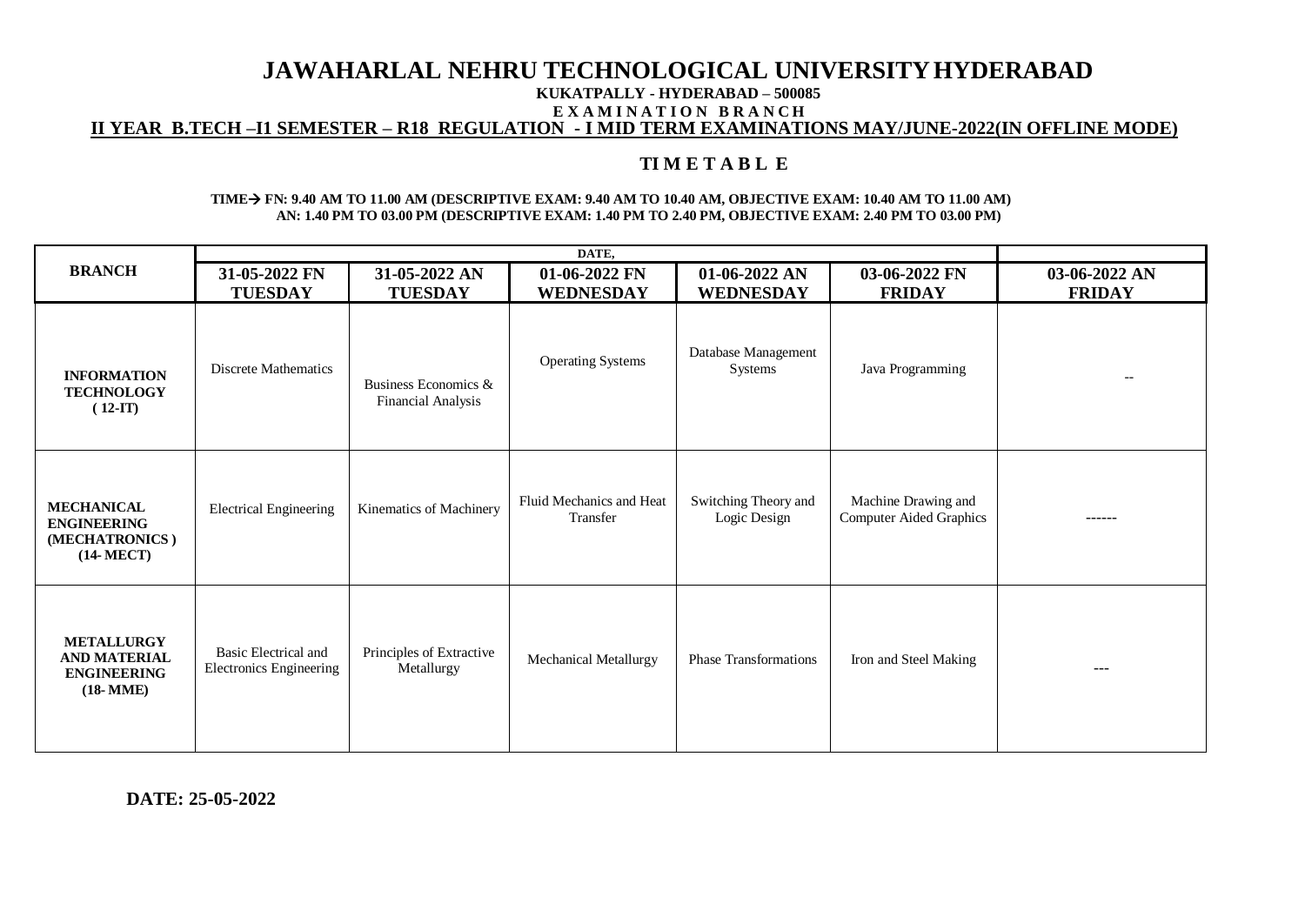# **JAWAHARLAL NEHRU TECHNOLOGICAL UNIVERSITYHYDERABAD KUKATPALLY - HYDERABAD – 500085 E X A M I N A T I O N B R A N C H II YEAR B.TECH –I1 SEMESTER – R18 REGULATION - I MID TERM EXAMINATIONS MAY/JUNE-2022(IN OFFLINE MODE)**

### **TI M E T A B L E TIMEFN: 9.40 AM TO 11.00 AM (DESCRIPTIVE EXAM: 9.40 AM TO 10.40 AM, OBJECTIVE EXAM: 10.40 AM TO 11.00 AM) AN: 1.40 PM TO 03.00 PM (DESCRIPTIVE EXAM: 1.40 PM TO 2.40 PM, OBJECTIVE EXAM: 2.40 PM TO 03.00 PM)**

|                                                                                           | DATE, SESSION AND DAY                                     |                                                       |                                      |                                           |                                           |                                |  |
|-------------------------------------------------------------------------------------------|-----------------------------------------------------------|-------------------------------------------------------|--------------------------------------|-------------------------------------------|-------------------------------------------|--------------------------------|--|
| <b>BRANCH</b>                                                                             | 31-05-2022 FN<br><b>TUESDAY</b>                           | 31-05-2022 AN<br><b>TUESDAY</b>                       | 01-06-2022 FN<br><b>WEDNESDAY</b>    | 01-06-2022 AN<br><b>WEDNESDAY</b>         | 03-06-2022 FN<br><b>FRIDAY</b>            | 03-06-2022 AN<br><b>FRIDAY</b> |  |
| <b>ELECTRONICS</b><br><b>AND COMPUTER</b><br><b>ENGINEERING</b><br>$ECM-(19)$             | Probability Theory and<br><b>Stochastic Process</b>       | <b>Computer Organization</b><br>and Operating Systems | Analog and Digital<br>Communications | Database Management<br><b>Systems</b>     | <b>Electronic Circuit Analysis</b>        |                                |  |
| <b>AERONUTICAL</b><br><b>ENGINEERING</b><br>$(21 - AE)$                                   | Probability Distributions and<br><b>Numerical Methods</b> | Low Speed Aerodynamics                                | Aircraft Materials and<br>Production | Analysis of Aircraft<br><b>Structures</b> | Aero-Thermodynamics                       |                                |  |
| <b>MINING ENGG.</b><br>$(25-MNE)$                                                         | <b>Basic Electrical and Electronics</b><br>Engineering    | Mining Geology                                        | Mine Mechanization - I               | Drilling and Blasting                     | Mine Environmental<br>Engineering - I     |                                |  |
| <b>PETROLIUM</b><br>ENGG.<br>$(27-PTME)$                                                  | <b>Elements of Mechanical</b><br>Engineering              | Chemical Engineering Fluid<br>Mechanics               | Petroleum Geology                    | Petroleum Exploration<br>Methods          | <b>Process Heat Transfer</b>              |                                |  |
| <b>COMPUTER</b><br><b>SCIENCE AND</b><br><b>BUSINESS</b><br><b>SYSTEMS</b><br>$(32-CSBS)$ | <b>Strategic Management</b>                               | Software Engineering                                  | <b>Operating Systems</b>             | Database Management<br>Systems            | Object Oriented<br>Programming using Java |                                |  |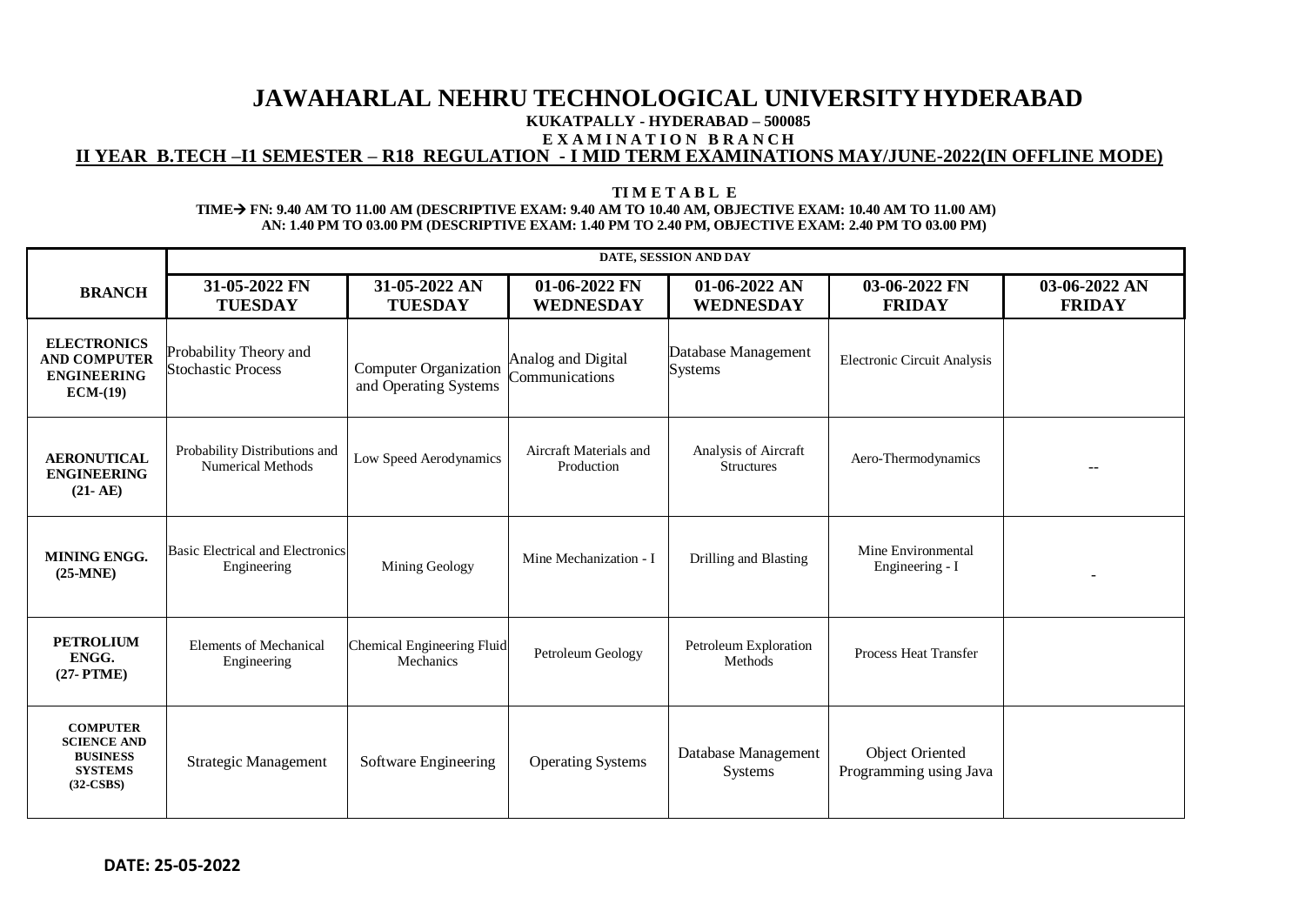# **JAWAHARLAL NEHRU TECHNOLOGICAL UNIVERSITYHYDERABAD KUKATPALLY - HYDERABAD – 500085**

**E X A M I N A T I O N B R A N C H**

# **II YEAR B.TECH –I1 SEMESTER – R18 REGULATION - I MID TERM EXAMINATIONS MAY/JUNE-2022(IN OFFLINE MODE)**

 **TI M E T A B L E**

### **TIMEFN: 9.40 AM TO 11.00 AM (DESCRIPTIVE EXAM: 9.40 AM TO 10.40 AM, OBJECTIVE EXAM: 10.40 AM TO 11.00 AM) AN: 1.40 PM TO 03.00 PM (DESCRIPTIVE EXAM: 1.40 PM TO 2.40 PM, OBJECTIVE EXAM: 2.40 PM TO 03.00 PM)**

|                                                                                                     | DATE, SESSION AND DAY                       |                                                   |                                   |                                       |                                              |                                |  |
|-----------------------------------------------------------------------------------------------------|---------------------------------------------|---------------------------------------------------|-----------------------------------|---------------------------------------|----------------------------------------------|--------------------------------|--|
| <b>BRANCH</b>                                                                                       | 31-05-2022 FN<br><b>TUESDAY</b>             | 31-05-2022 AN<br><b>TUESDAY</b>                   | 01-06-2022 FN<br><b>WEDNESDAY</b> | $01-06-2022$ AN<br><b>WEDNESDAY</b>   | 03-06-2022 FN<br><b>FRIDAY</b>               | 03-06-2022 AN<br><b>FRIDAY</b> |  |
| <b>COMPUTER SCIENCE</b><br><b>INFORMATION</b><br><b>TECHNOLOGY</b><br>CSIT(33)                      | Automata Theory &<br><b>Compiler Design</b> | Software Engineering                              | <b>Operating Systems</b>          | Database Management<br>Systems        | Object Oriented Programming<br>using Java    | $- -$                          |  |
| <b>INFORMATION</b><br><b>TECHNOLOGY</b><br><b>AND</b><br><b>ENGINEERING</b><br>$(34-ITE)$           | <b>Discrete Mathematics</b>                 | <b>Business Economics</b><br>& Financial Analysis | <b>Operating Systems</b>          | Database Management                   | <b>Object Oriented</b><br>Programming using. |                                |  |
| <b>COMPUTER</b><br><b>ENGINEERING</b><br><b>(SOFTWARE)</b><br><b>ENGINEERING</b> )<br>$(56-CE(SE))$ | <b>Discrete Mathematics</b>                 | Business Economics &<br>Financial Analysis        | <b>Operating Systems</b>          | Principles of Software<br>Engineering | Object Oriented<br>Programming using Java    |                                |  |
| <b>COMPUTER SCIENCE</b><br>AND ENGINEERING)<br>(CYBER SECURITY)<br>$(62-CSE(CS)$                    | <b>Discrete Mathematics</b>                 | Business Economics &<br><b>Financial Analysis</b> | <b>Operating Systems</b>          | <b>Computer Networks</b>              | Object Oriented Programming<br>using Java    |                                |  |